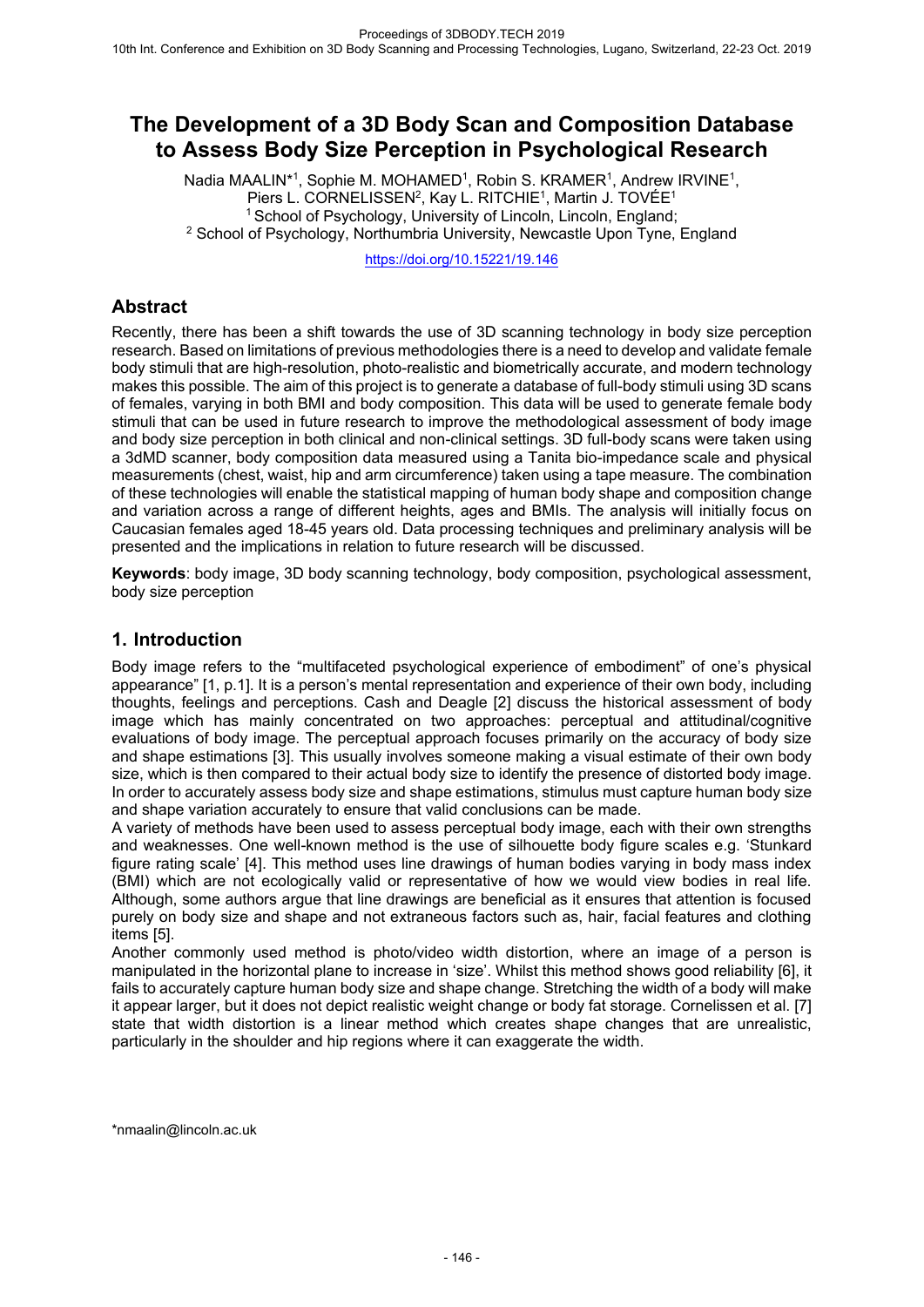Overall, both silhouette and width distortion methods lack realism, ecological validity and often fail to accurately capture changes in body shape and composition as body size changes. In order to combat these issues, there has been a shift towards the use of 3D software and computer-generated images (CGIs) when creating stimuli for body image research. The use of these technological advances allows for the maintenance of a high-quality, photo-realistic texture across a range of different body sizes and shapes, and size and shape changes can be based on real-life anthropometric data. Furthermore, stimulus can be created to represent extreme body sizes, which are often hard to capture when using photographs or figural drawings based on real-life people. The use of these this technique improves the ecological and anthropometric validity of the stimulus used in perceptual body image research.

In more recent body image research, there has been a shift towards using 3D scanning technology. 3D scans can be used to create personalised avatars for an individualised assessment of perceptual body image estimations. Personalised avatars can maintain the photo-realistic texture of the individual whilst body size is manipulated [8], and can even maintain some of the individuals' body measurements/proportions (i.e. limb length and height) whilst body size is altered using a statistical mapping of body size variation [9;10]. Furthermore, 3D avatars have been used in both non-clinical and clinical samples e.g. females with Anorexia Nervosa [8] to assess perceptual body image and distortion and may be a useful tool to aid our understanding of body image distortion.

However, the methods discussed above are mostly based on BMI. Whilst BMI is a common and widely used measure of body size, it fails to acknowledge factors such as body fat and muscle mass which could be an important factor when making body size judgements [11]. Some researchers have attempted to rectify this issue by creating figural scales which include changes in body fat and muscle mass rather than solely focusing on BMI [12, 13]. Nevertheless, like other silhouette figural rating scales, these scales lack realism and ecological validity due to the reliance on using line drawings. Recent research has utilised 3D software to duplicate this scale using CGI images rather than line drawings [14], while this is an improvement in terms of realism, the duplication is based on visual assessments of similarity rather than a statistical, quantitative mapping. Additionally, these body composition scales are developed for use in males, ignoring the role of body compositional factors in female perceptual body image.

Therefore, the aim of this project is to generate a database of 3D, full-body stimuli using 3D scans of females, varying in both body composition and BMI, with the intent of generating body stimuli that can be used in future body image research. This will synthesise the use of high-quality 3D scanning technology with anthropometric data to create stimulus that is appropriately calibrated for both body size and composition. This will help to address the stimulus problems discussed above and aims to improve the measurement of body size perception in psychological and epidemiological research.

## **2. Method**

3D full-body scans were taken using a 3dMD 3D body scanner. Participants were asked to stand with their feet shoulder width apart and to raise their arms up to shoulder level with their hands in a fist, to capture a range of arm positions. The 3D scanner provides a full-body 3D mesh of the person and corresponding texture information. Participants were provided with grey underwear to minimise the likelihood of body shape being disguised by clothing and to maintain consistency across the 3D images. Anthropometric measurements were taken from every participant. Full-body and regional body composition was measured using a Tanita bio-impedance analysis (BIA) scale (model MC-780MA). This gives estimates of fat mass, muscle mass, water mass, visceral fat level, weight and BMI. Circumference measurements (in centimetres) were taken from the participants' chest, waist, hips and right arm (relaxed) using a tape measure.

# **3. Data analysis**

Overall, data has been collected from 553 individuals in the UK ( $M_{\text{age}}$  = 34.77,  $M_{\text{BMI}}$  = 24.60). The data analysis for this paper will focus on Caucasian females aged between 18 and 45 years old (*n* = 216, *Mage* = 29.19 and *MBMI* = 23.89).

Preliminary data analysis is currently on-going for this project and the results will not be reported, however, data processing and statistical analysis techniques are stated below.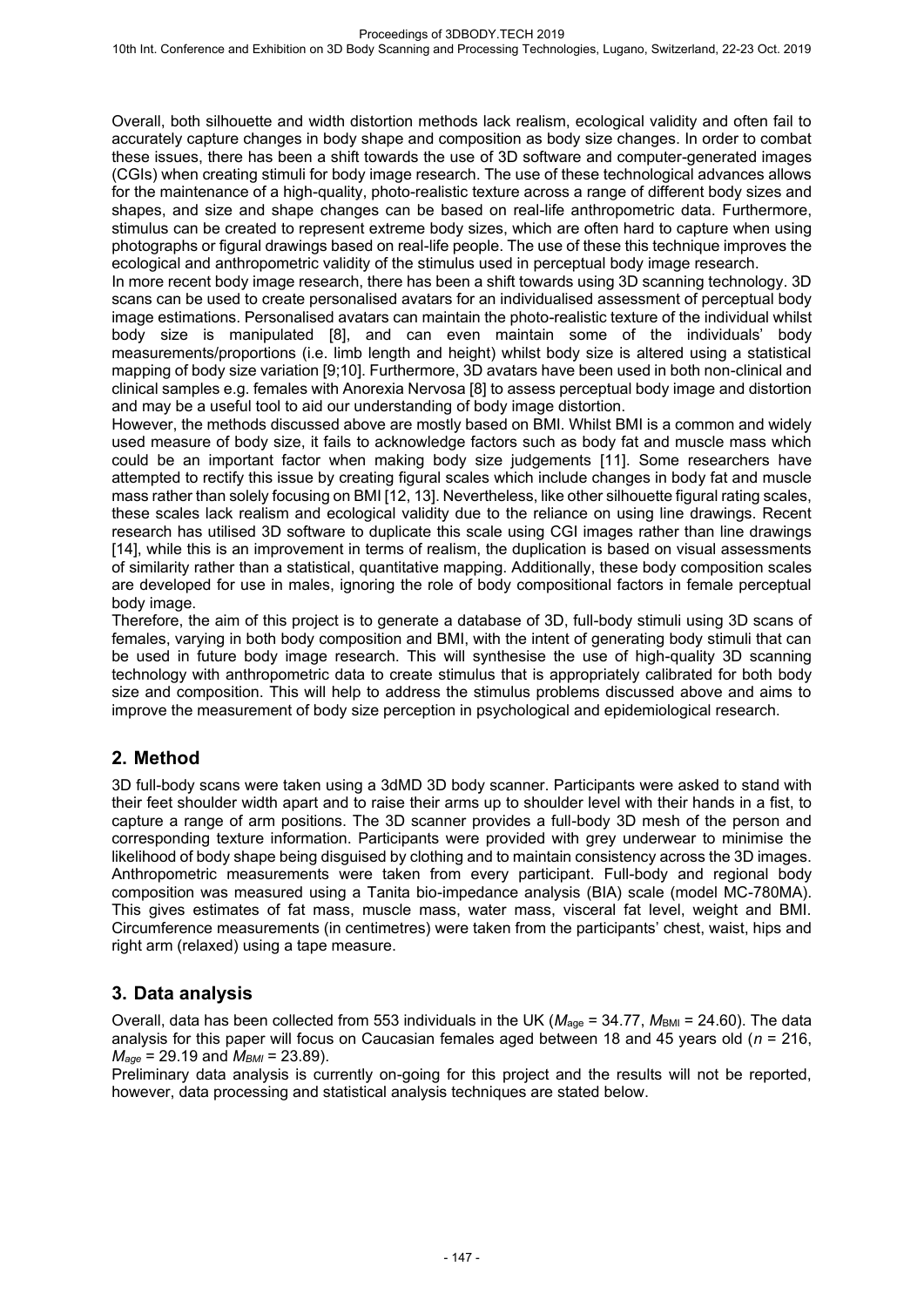### **3.1. Data processing**

The first step of data processing involved using software to ensure that the 3D meshes have a common topology to allow statistical comparisons to be made. For this, scans were processed using Russian 3D Scanner 'Wrap' software [15]. A set of 35 pre-selected landmark points were used by the researchers to match 3D meshes to a standardised base mesh.

Further data processing was required to reduce the large proportion of variance coming from postural and positional factors, unrelated to body size and shape, which is the primary focus of this analysis. In order to reduce this 'noise', a variety of techniques were used to further prepare the 3D meshes for data analysis. Firstly, heads, hands, and feet were removed as they were not relevant for the analysis. Secondly, the central point of mass was altered so that each limb (torso, left arm, right arm, left arm and left leg) was centred to its centre of mass and then centred to the overall centre of mass. Lastly, a partial Procrustes fit was computed for each limb separately to allow for alignment across the shapes, whilst maintaining individual variability in size and shape. Each finalised mesh consisted of 26,309 vertices.

#### **3.2. Statistical data analysis of 3D meshes**

A Principal Component Analysis (PCA) will be ran using Matlab 2018a [16] to look at the components which explain the most variance in the 3D meshes. This will enable the qualitative identification of components related to body size and shape change in this sample of Caucasian females. Correlations between components and body composition variables will be used to identify if there are any relationships between 3D shape and anthropometric measurements.

## **4. Discussion**

Overall, the development of this database allows for the generation of high-quality, 3D full-body stimuli with known anthropometric measurements including BMI, waist-to-hip ratio *and* body composition, associated with each 3D mesh. Stimulus can be created with the same photorealistic 'identity', ensuring that the focus in on body size and shape without any influence from extraneous variables (see Figure 1). The stimulus can be presented from 360 degrees and can be used as 2D images or life-size and 3D in virtual reality. This database can be used to assess female perceptual body image in clinical and non-clinical samples, with applications beyond perceptual body image research to epidemiological and public health research, for example, creating body scales to investigate perceptions of weight and obesity [17, 18]. Further analyses are needed to gain a better understanding of the relationship between 3D body shape and body composition, and to create a quantitative statistical mapping for the creation of full-body 3D stimulus. However, this is the first step in understanding the relationship between body size, shape and body composition in a large sample of female adults for use in future psychological research.



*Fig. 1. An example of a female body stimulus, with a computer-generated photo-realistic texture, created using the data collected in this study.*